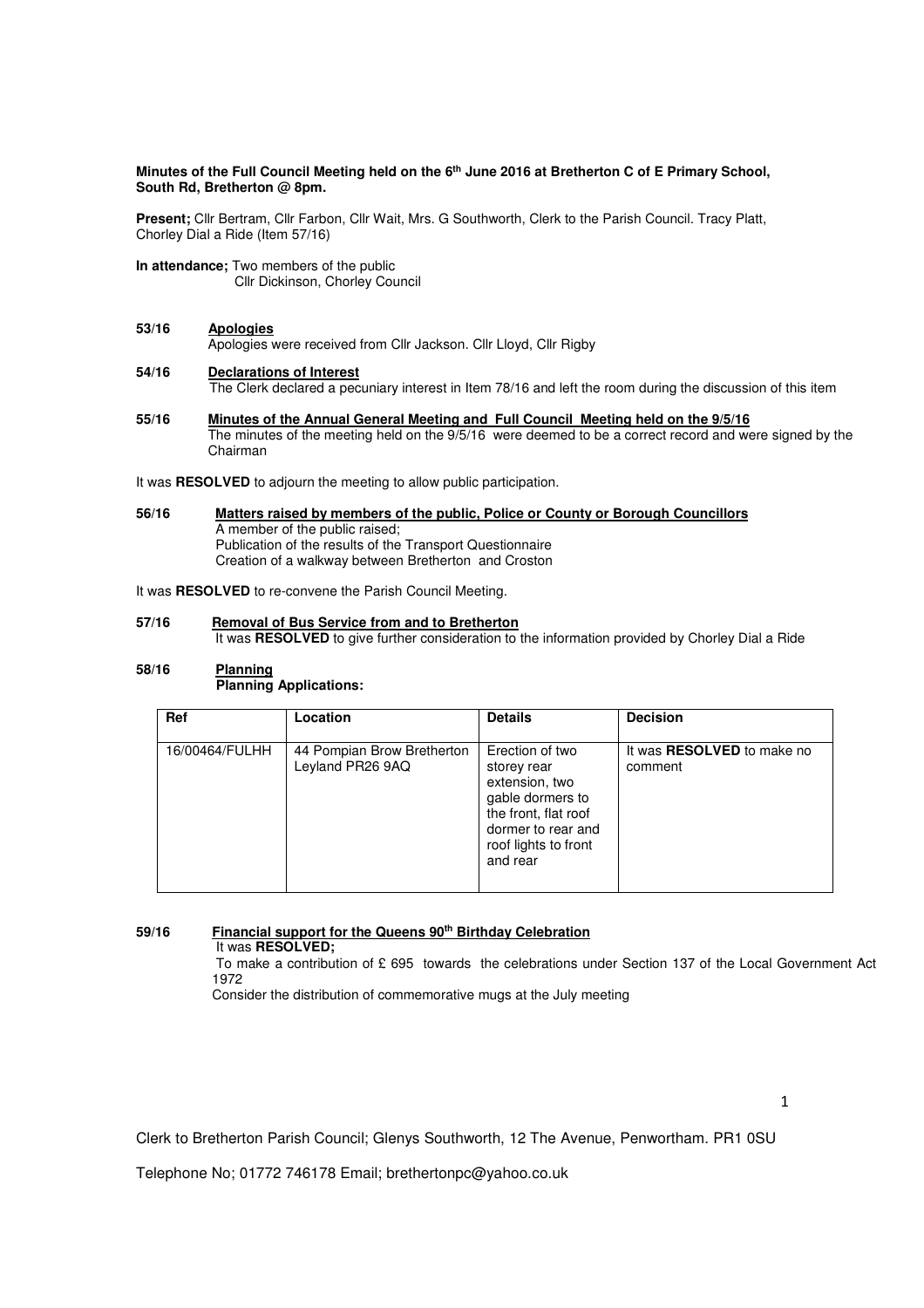## **60/16 Finance**

### **60.01/15 Payment**

It was RESOLVED to pay the following invoices. The invoices having been inspected/authorized by Cllr Bertram and Cllr Farbon.

| <b>Cheque</b><br>No. | Recipient                               | <b>Description</b>     | Amount |
|----------------------|-----------------------------------------|------------------------|--------|
| 1419                 | Glenys Southworth April Salary          | May salary             | 165.55 |
| 1420                 | <b>Glenys Southworth April Expenses</b> | May Expenses           | 134-27 |
| 1421                 | <b>Steven Wignall</b>                   | Work undertaken in May | 312-80 |
| 1422                 | John Lawson                             | Internal Audit Report  | 50-00  |

## **60.02/16 Monitoring Statement**

It was RESOLVED that the monitoring statement for the period to the 31/5/16 be approved and the Chairman signed the statement on behalf of the Parish Council.

### **61/16 Internal audit Report** It was **RESOLVED** to note the contents of the Internal Audit Report.

#### **62//16 Annual Report 2015-16**

It was **RESOLVED** to agree the contents of the Annual Report.

- **63/16 Draft Minutes of the Annual Assembly held on the 9/5/16**  It was **RESOLVED** to note the draft minutes
- **64/16 Defibrillator Recording System**  It was **RESOLVED** to note the contents of the revised recording form
- **65/16 Pedestrian Link to Croston.**  It was **RESOLVED** to consider a further report at the July meeting
- **66/16 Grass verges and planting of wild flowers**  It was **RESOLVED** to consider a further report at the July meeting
- **67/16 Decision taken by Chair in consultation with the Clerk**  It was RESOLVED to note the decision in relation to the purchase of waste bin keys at a cost of £36.

### **68/16 Maintenance of footways**

It was **RESOLVED** to request the County Council to identify footways in need of repair

# **War Memorial**

**69/16** 

# It was **RESOLVED** to**;**

Consider the contents of the letter from Acland Bracewell at the July meeting Invite the representative from the Neighbourhood Priority Team to attend the July meeting Agree that Cllr Wait should join the War Memorial Working Group

- **70/16 Restriction of access to Sarah Lane and Back Lane**  It was **RESOLVED** to consider a further report at the July meeting
- **71/16 Chorley Council Consultation on Gypsies, Travellers and Show People; Closing Date 1/7/16**  It was **RESOLVED** to respond to the consultation
- **72/16 Land To The Front Of The Malt House**  It was **RESOLVED** to obtain information on the ownership of the land

 $\overline{\phantom{a}}$ 

Clerk to Bretherton Parish Council; Glenys Southworth, 12 The Avenue, Penwortham. PR1 0SU

Telephone No; 01772 746178 Email; brethertonpc@yahoo.co.uk